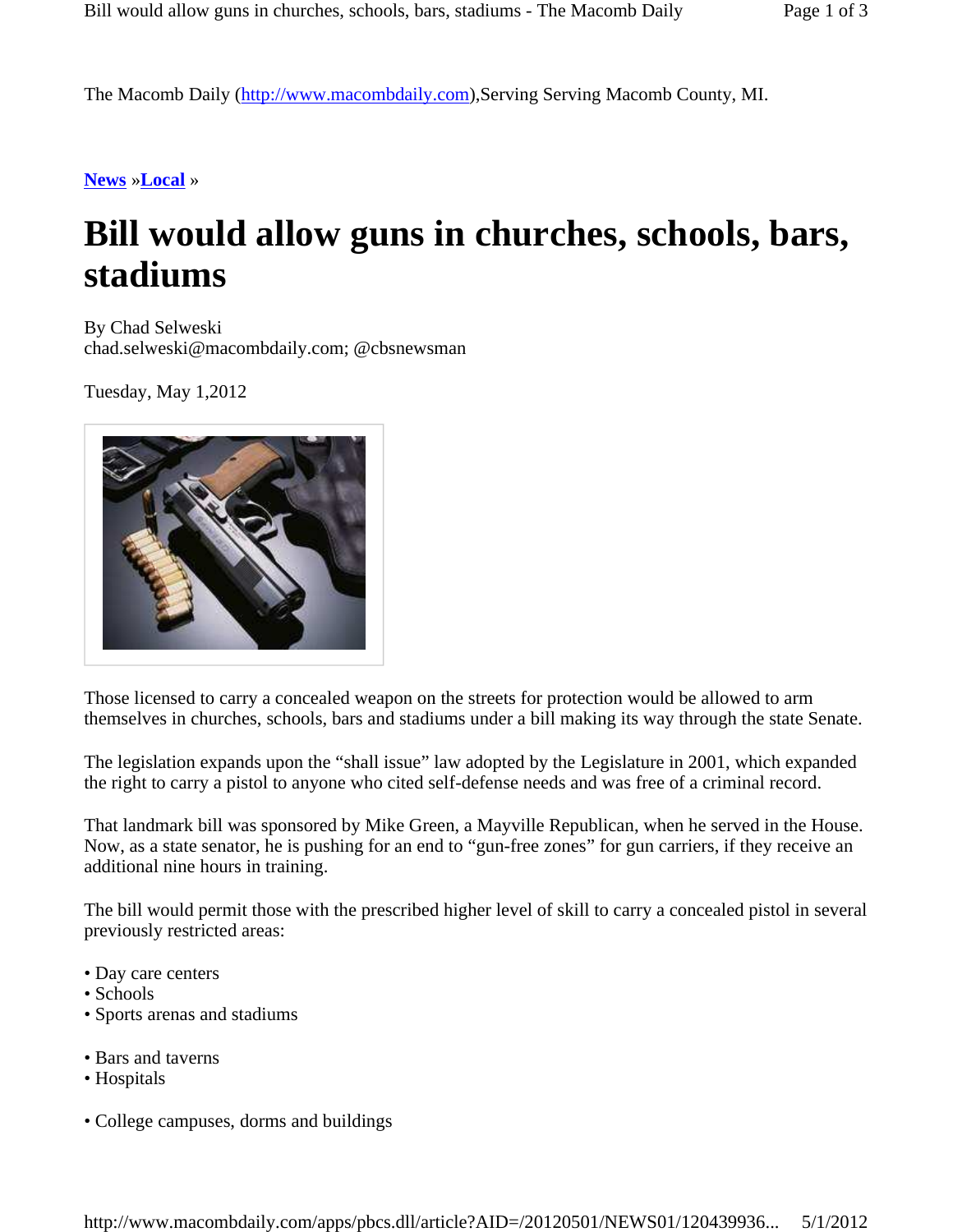• Churches and other places of worship

The legislation enjoys strong support from gun rights groups while it faces intense opposition from many institutions and companies currently inoculated by the gun-free zones.

Steve Dulan, a board member and spokesman for the Michigan Coalition for Responsible Gun Owners, said the bill is intended to give people the right to defend themselves with firepower in heavily populated areas, such as stadiums and campuses, and also to deter criminal elements from attempting a gun crime in the restricted zones. An adjunct professor at Cooley Law School, Dulan playfully tells his students that current restrictions inadvertently provide "mass murder empowerment zones."

"While law-abiding citizens obey these laws, the criminals literally don't care, so restrictions like this only affect those law-abiding citizens," Dulan said.

Mike Boulus, executive director of the President's Council, which represents Michigan's 15 public universities, said he believes gun rights groups are seizing upon a few mass shootings at campuses, schools and churches to argue that the solution is more guns in more hands. Boulus cautioned that college campuses are largely devoid of gun crimes, with a homicide rate that is 81 times less than in the general population.

A similar non-violent atmosphere prevails at hospitals, day care centers, and most schools and churches, he added.

"This is the annual walk-the-plank for the NRA (National Rifle Association), which is what the legislators are being asked to do," Boulus said. "I … just don't see how we can prevent another Virginia Tech, I really don't."

That was a reference to the 2007 shooting rampage on the Virginia Tech campus in which a single gunman shot and killed 32 people and wounded 17 others, marking the worst massacre of its kind in U.S. history.

Under the Senate bill, private property owners, such as proprietors of a bar or day care center, could continue to ban guns if they post those restrictions prominently at their facilities. But public property, such as county hospitals and public schools, would have no authority to maintain gun-free zones.

The legislation would also eliminate county gun boards, giving authority over granting and renewing concealed pistol licenses to county sheriffs. At the same time, the Michigan Sheriffs Association is among the opponents of the measure.

The bill, which was adopted by a Senate committee on the same March day when it was introduced, is awaiting a vote on the Senate floor.

Doreen Hankins, owner of Detroit Arms, a firearms instruction company in Chesterfield Township, said she already has lined up a trainer and created a course outline – six hours in the classroom, three hours on the shooting range, as the bill requires – for a price of \$130. So far, only a dozen customers have expressed interest prior to the legislation receiving final approval.

Hankins said Detroit Arms will teach trainees how to assess a situation, how to properly draw a weapon in a crowded area, how to engage an attacker, and how to plan a shot.